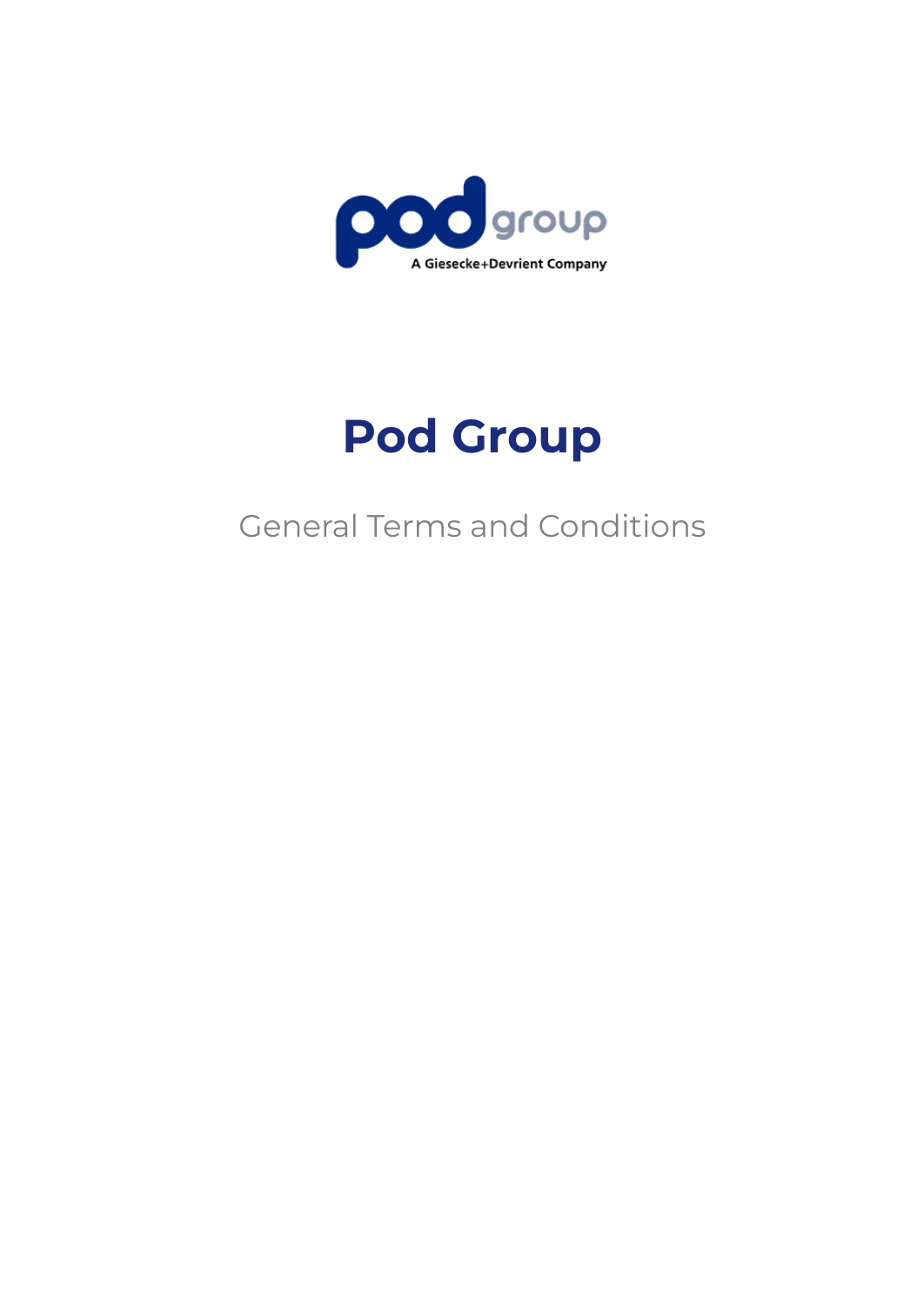

#### **Pod Group General Terms and Conditions V3-1-5**

These general terms of service (the "**Agreement**", or "**Terms of Service**") along with any applicable Additional Terms govern your use of the Products and access to Pod Group's platform and customer support.<br>This Agreement relationship is with Podsystem Corporation, a Californian company and the Terms of Service are governed by the law of California, U.S.A., unless pre-empted by US federal law, without regard to conflict of law rules. If you reside in the European Union, your relationship is with Data Connectivity Podsystem S.L, a Spanish company and the Terms of Service are governed by the laws of England and Wales. If you reside in<br>Asia, your r Union, and Asia, your relationship is with Podsystem Limited and the Terms of Service are governed by the law of England and Wales. We do not seek to limit those rights where it is prohibited to do so by law. Each entity may be referred to independently as Pod Group. This Agreement does not have to be signed for it to be binding. You indicate your acceptance of the terms of this Agreement by (i) checking the box<br>(or similar act IoT Suite platform, or (iii) by virtue of you being provided with access to or your use of any service or product provided by Pod Group.

#### 1.0 **Interpretation of the Agreement and Definitions**

1.1. The definitions below will apply to the terms and conditions of this Agreement.

| "Account"               | The access authorization to the Pod IoT Suite.                                                                                                                                                                                                                                                                                                        |
|-------------------------|-------------------------------------------------------------------------------------------------------------------------------------------------------------------------------------------------------------------------------------------------------------------------------------------------------------------------------------------------------|
| "Additional             | A written agreement executed by you and a Pod Group entity which                                                                                                                                                                                                                                                                                      |
| Terms"                  | relates to the subject matter of this Agreement. If there is a conflict                                                                                                                                                                                                                                                                               |
| "Affiliate"             | between the terms in this Agreement and the Additional Terms,<br>then the Additional Terms will govern in relation to that Product.<br>Any legal entity that either Party owns or is owned by, or that is<br>under common control with a Party. "Control" and "own" means<br>possessing a fifty percent or greater interest in an entity or the right |
| "Agreement"             | to direct the management of the entity.<br>This agreement between us, including any amendment to it and any<br>documents that are expressly incorporated into it.                                                                                                                                                                                     |
| "Business Day"          | A day other than a Saturday, Sunday or public holiday in England<br>when the banks in London are open for business.                                                                                                                                                                                                                                   |
| "Confidential           | Any non-public information which is either designated as                                                                                                                                                                                                                                                                                              |
| Information"            | confidential by the disclosing Party or which a reasonable person<br>knows or reasonably should understand to be Confidential                                                                                                                                                                                                                         |
| "Data Protection        | Any law applicable from time to time relating to the processing of                                                                                                                                                                                                                                                                                    |
| Laws"                   | personal data and/or privacy, including without limitation the Data<br>Protection Act 1998 (UK) and the General Data Protection                                                                                                                                                                                                                       |
| "Embedded               | Regulation (EU) 2016/679.<br>The services provided by Pod Group to support automated internet                                                                                                                                                                                                                                                         |
| <b>Internet Access</b>  | access embedded within devices to enable machine to machine                                                                                                                                                                                                                                                                                           |
| Services"               | services (i.e., Data services and SMS).                                                                                                                                                                                                                                                                                                               |
| "Intellectual           | Any and all intellectual and/or industrial property rights of any kind                                                                                                                                                                                                                                                                                |
| <b>Property Rights"</b> | including without limitation, legal rights in inventions, models and                                                                                                                                                                                                                                                                                  |
|                         | prototypes, Proprietary Information, knowledge, know-how,                                                                                                                                                                                                                                                                                             |
|                         | processes and procedures, techniques, trade secrets, designs,                                                                                                                                                                                                                                                                                         |
|                         | reports, data and other Confidential Information, drawings, circuit                                                                                                                                                                                                                                                                                   |
|                         | and schematic diagram, computer programmes and associated                                                                                                                                                                                                                                                                                             |
|                         | documentation and legal protection therefor under laws relating to                                                                                                                                                                                                                                                                                    |
|                         | patents, registered designs, trademarks and service marks, business                                                                                                                                                                                                                                                                                   |
|                         | names and domain names, copyright, database rights, registered                                                                                                                                                                                                                                                                                        |
|                         | and unregistered design rights, semiconductor chip protection,<br>goodwill and the right to sue for passing off together with other                                                                                                                                                                                                                   |
|                         | legal rights associated therewith and all rights of protection of a                                                                                                                                                                                                                                                                                   |
|                         | similar nature or having similar or equivalent effect, in each case                                                                                                                                                                                                                                                                                   |
|                         | whether registered or unregistered and including all applications                                                                                                                                                                                                                                                                                     |
|                         | and rights to apply for registration and renewals or extensions                                                                                                                                                                                                                                                                                       |
|                         | thereof, and rights to claim priority and all similar or equivalent                                                                                                                                                                                                                                                                                   |
|                         | rights or forms of protection which exist now or in the future in any                                                                                                                                                                                                                                                                                 |
|                         | part of the world.                                                                                                                                                                                                                                                                                                                                    |
| "Material Breach"       | Any breach of this Agreement by the Customer which (i) it cannot                                                                                                                                                                                                                                                                                      |
|                         | remedy or (ii) which it can remedy but has not remedied within the                                                                                                                                                                                                                                                                                    |
|                         | specified timeframe (if no timeframe is specified, a reasonable                                                                                                                                                                                                                                                                                       |
|                         | timeframe). The impact of the breach is or may be substantial and                                                                                                                                                                                                                                                                                     |
| "MNO"                   | adverse to Pod Group's interests.<br>Mobile network operator, including mobile virtual network                                                                                                                                                                                                                                                        |
|                         | operators.                                                                                                                                                                                                                                                                                                                                            |
| "Pod Group"             | As applicable, the Pod Group entity with whom you are contracted.                                                                                                                                                                                                                                                                                     |
| "Products"              | The products and services provided to the Customer by Pod Group,                                                                                                                                                                                                                                                                                      |
|                         | including to SIM Cards, Embedded Internet Access Services and/or                                                                                                                                                                                                                                                                                      |
|                         | any management or billing platform (the including Pod IoT Suite),                                                                                                                                                                                                                                                                                     |
|                         | any software, software functionality, service, work, hardware,                                                                                                                                                                                                                                                                                        |
|                         | bundles or any other product or service provided by or on behalf of                                                                                                                                                                                                                                                                                   |
|                         | Pod Group. For avoidance of doubt, our services and software are                                                                                                                                                                                                                                                                                      |
|                         | licenced, not sold, to you and may be subject to additional terms                                                                                                                                                                                                                                                                                     |
|                         | and conditions.                                                                                                                                                                                                                                                                                                                                       |
| "Proprietary            | Trade secrets and all other Confidential Information of a proprietary                                                                                                                                                                                                                                                                                 |
| Information"            | nature, including any and all technical information, designs, data,                                                                                                                                                                                                                                                                                   |
|                         | drawings, circuit and schematic diagrams, production or test jigs,                                                                                                                                                                                                                                                                                    |
|                         | machine tool instructions, know-how, software (whether in object                                                                                                                                                                                                                                                                                      |
|                         | or source code form), in whatever form (whether human or                                                                                                                                                                                                                                                                                              |
|                         | machine readable) and whether or not marked as confidential, and                                                                                                                                                                                                                                                                                      |
|                         | non-public information regarding features, functionality and                                                                                                                                                                                                                                                                                          |
|                         | performance of Products, including production or test processes<br>and data.                                                                                                                                                                                                                                                                          |
|                         |                                                                                                                                                                                                                                                                                                                                                       |

**"Public Official"** Any minister, civil servant, director, officer or employee or other official of any government or any department, agency or body, and/or of any government-owned or a Controlled company, any company or enterprise in which a government owns an interest of more than thirty per cent, and/or of any public international organization; or any person acting in any official, legislative, administrative or judicial capacity for or on behalf of any government department, agency, body, or public international organization, including without limitation any judges or other court officials, military personnel and customs, police, national security or other law enforcement personnel; and any close family member of any of the foregoing. Any person who is identified by any government or legal

**Persons"** authority under applicable trade sanctions, export controls, anti-money laundering, non-proliferation, anti-terrorism and similar laws as a person with whom trade or financial dealings and transactions by either Party are prohibited or restricted. **"Term"** The duration of the Agreement between you and Pod Group, as provided to you either in an email or a quote from us, or by virtue of access to and/or use of the Products.

- 1.2. The names used for the Section, Clause, Appendix and paragraph headings will not affect the interpretation of the Agreement.
- 1.3. Unless the context states differently, words in the singular will include the plural and, in the plural, include the singular.
- $1.4.$  A reference to this Agreement is a reference to this Agreement as varied or novated in accordance with its terms from time to time.
- 1.5. A reference to a statute or statutory provision is a reference to it as amended from time to time.
- 1.6. The words "include" or "including" will be deemed to be without limitation.
- 1.7. References to any laws will include that law as amended from time to time.
- 1.8. This Agreement will be interpreted without favour to the Party or Parties responsible for its preparation and it will be deemed to have been prepared jointly by the Parties. Any ambiguity or uncertainty existing in the Agreement will not be interpreted against any Party to it.

#### 2.0 **Acceptance and Order**

**"Restricted**

- 2.1. This Agreement does not have to be signed for it to be legally binding. You indicate your acceptance of the terms of this Agreement by either:
	- 2.1.1. Clicking on an "I accept" style button.
	- $2.1.2$ . Sending us a fax, post, email order for Product(s).
	- 2.1.3. Agreeing to the terms of this Agreement by email or similar.
	- 2.1.4. Using or accessing any Products.

 $2.1.5$  . By Pod Group either accepting your order or delivering Products to you (whichever is earlier).

On the occurrence of any of the above, you agree that a legally binding agreement is formed between you and Pod Group.

- 2.2. You warrant that:
	- 2.2.1. You have read, understand, and agree to be bound by this Agreement; and
	- 2.2.2. You have the authority to enter into the Agreement personally or on behalf of the company you represent, and to bind that company to the terms of this Agreement.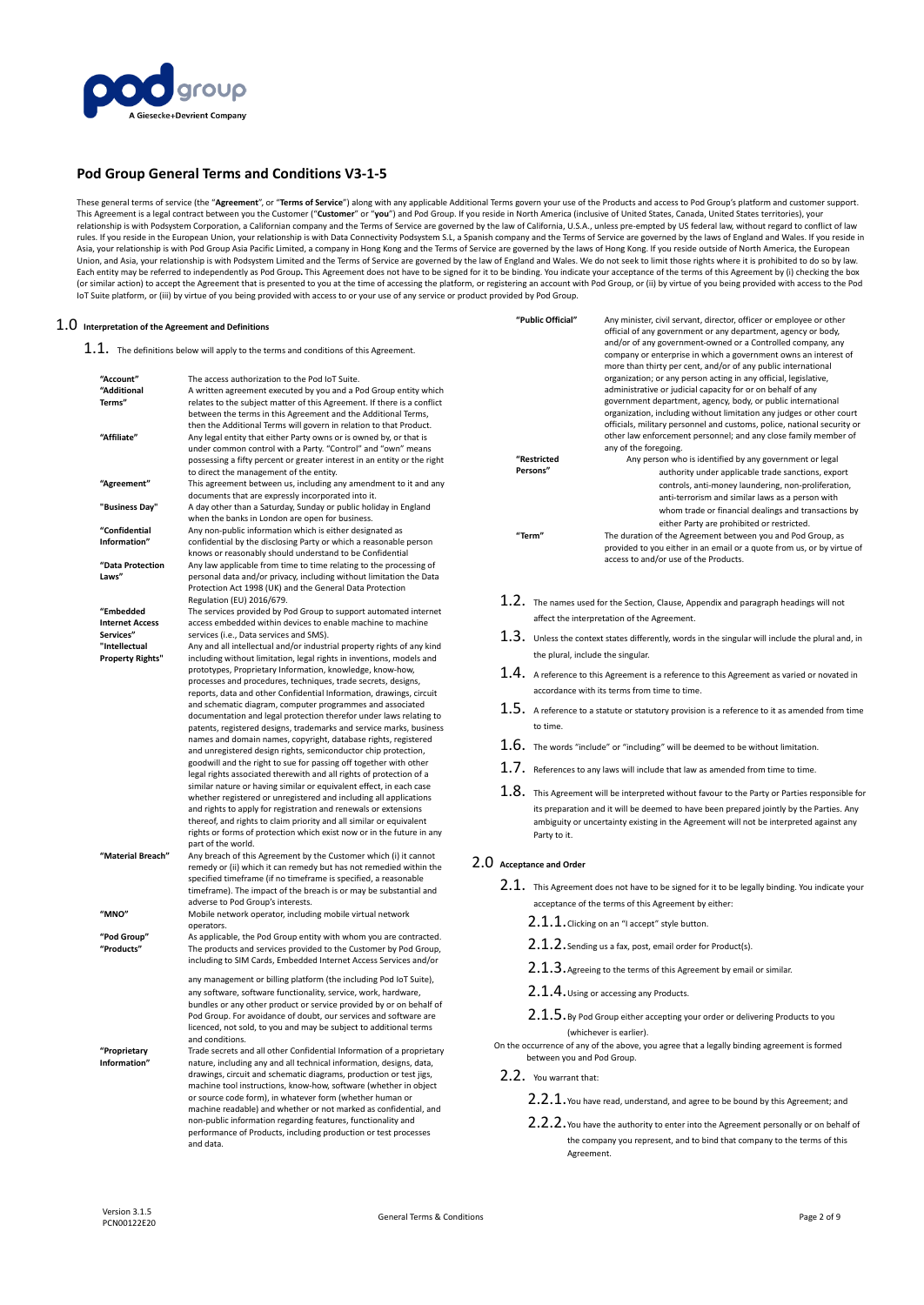

- 2.3. Pod Group reserves the right, To work with the customer to incrementally fill an order if delivering all at once isn't possible. If the order is unrelated to services that Pod can provide it can be rejected.
- 2.4. Conflicting, inconsistent, or additional terms or conditions contained in any Customer order (or supporting documentation) submitted will not be binding unless Pod Group specifically accepts such terms or conditions in writing.
- 2.5. Pod Group reserves the right to change these terms and conditions including, terms of service, and our plans and pricing, from time to time. Pod Group reserves the right to modify or cancel our service or your account or take corrective action at any time and for any reason, including, but not limited to, your violation of any provision of these terms and conditions, changes in roaming agreements. Where possible Pod Group will try to provide at least 30 days notice of any changes to the terms or to the service. In the event of any change to service, Pod Group will work with the customer in good faith, making best efforts, to ensure continuity of service assisting the customer either technically or commercially to deploy an alternative where possible even if requiring cooperation with third party. You should look at the Terms regularly. Unless otherwise noted, the amended Terms of Service will be effective immediately and your continued use of the Products will confirm your acceptance of the changes. If you do not agree to the amended Terms of Service, you must stop using our Products.

#### 3.0 **Delivery**

- 3.1. Unless Pod Group agrees in writing otherwise, the Customer will bear all costs of shipping the Products to the Customer, including any re-deliveries.
- 3.2. Pod Group will bear no liability, consequential or otherwise for any delay in delivering any Product.

#### 4.0 **Prices and Payments**

- 4.1. The prices and Term for the Products quoted in conversation or email to the Customer, or if no email or quote has been provided, as advertised at [www.podgroup.com](http://www.podgroup.com/) or any other website operated by Pod Group.
	- $4.1.1.$  Unless stated otherwise, all prices will be exclusive of all taxes, including sales, use or withholding taxes, banking charges, VAT, customs duties (import and export) or levies, general or extraordinary tariffs or other assessments, and any permits, licences or other authorisations ("Taxes and Duties"). All Taxes and Duties will be paid by you.
		- i. The Customer agrees that Pod Group will be entitled to pass on, and the Customer will (absent an applicable exemption) be responsible for paying, all such Taxes and Duties arising as a result of, or in connection with, its use of the Products, provided that each Party will be responsible for its own income and corporate taxes.
	- $4.1.2$ . The Customer is responsible for paying all charges posted to its account, including but not limited to, signup fee, activation fee, monthly service fee, usage charges, advanced feature charges, device charges, shipping and handling, taxes, charges incurred by your customers or any end-user connected with its account and the Products provided to it. Pod Group calculates all rates at a minimum of one KiloBite (KB) depending upon the network, commencing upon the first use of any services being provided. Pod Group reserves the right to bill at higher increments.
	- $4.1.3$  . If respect of the United States, all state and federal sales taxes will be strictly the responsibility of the Customer. If you resell the Products or include them within your own customer services and offer them independent of a direct consumer use, you must collect the appropriate sales taxes from your customers. If you are not reselling the Products, it is your responsibility to inform us and to pay the sales taxes to Pod Group. Pod Group reserves the right to charge sales taxes or historic sales taxes to any customer where the appropriate form has not been provided to Pod Group, in which it is confirmed that you are paying all relevant sales taxes
- 4.2. The Customer agrees to indemnify and hold Pod Group (and its Affiliates) harmless against all damages, losses, claims, liabilities, settlements and expenses (including without limitation costs and legal fees) connected with the Customer's failure to comply with its tax obligations, and its failure to notify Pod Group of its requirement to pay sales taxes connected with the Products
- 4.3. Unless otherwise agreed in writing, payments by the Customer will be made:
	- 4.3.1. For physical SIM cards (including commissioning costs): in advance of delivery.
- 4.3.2.**For 'bundled charges' including monthly line rental on SIM cards, per MB usage and billing services:** either: (i) billed in advance of the applicable period with payment prior to the beginning of the applicable period or the applicable usage; or, if agreed by Pod Group (ii) billed at the beginning of the month, on a 30-day payment period;
- 4.3.3.**For overuse traffic usage (if applicable):** billed in arrears with a 30-day payment period or taken from any outstanding credit on the Customer's account. If additional charges from the MNOs are received for a period that has already been billed, the SIM usage report will be re-issued, and the Customer invoiced the difference; and
- 4.3.4.**For additional services as agreed between the Parties:** in advance of the provision of the services unless otherwise agreed in writing by the Parties.
- 4.4. The Customer agrees to be bound by this Agreement and pay all charges for Products provided to the Customer including, but not limited to, the payment of all charges for a SIM card until either:
	- 4.4.1. The SIM card has been terminated with 30 days' written notice (if such written notice is given on or before the 15th day of the month); or
	- 4.4.2.45 days' written notice (if notice is given after the 15th day of the month); or
	- $4.4.3$ . The Term has expired as specified in writing (in order of preference) in a quote, by email or as specified at www.podgroup.com or another website operated by Pod Group, regardless of whether charges were incurred by the Customer or a third party, or as a result of misuse or fraudulent activity.
- 4.5. The Customer will pay all invoices in full (including disputed amounts) in accordance with the terms of this Agreement, within 60 days of receiving their invoice, and will, if a dispute in relation to an invoice occurs, co-operate in good faith with Pod Group to resolve any dispute in accordance with Clause 6.
- 4.6. The Customer may only dispute an invoice within sixty (60) days of the Customer's receipt of such invoice. If the invoice or part thereof is subsequently found by Pod Group to be incorrect, then Pod Group will credit the Customer within ten (10) Business Days of such a finding. Pod Group will not accept disputes about any invoice where the Customer informs Pod Group about any such dispute more than thirty (60) days after the date of the invoice
- 4.7. All payments must be made directly to a designated Pod Group bank account via electronic bank transfer. If any payments due are not received and cleared in Pod Group's bank account within the agreed payment terms, Pod Group reserves the right to charge interest on the overdue amount at the rate of 2% per month. Such interest will accrue daily from the due date until actual payment of the overdue amount.
- 4.8. If any payments are overdue, Pod Group reserves the right to employ a credit recovery agency to recover monies due. Pod Group is not liable for any detrimental effect (financial or otherwise) if action by the credit recovery agency affects the Customer's credit rating and/or financial position. Furthermore, the costs, including any legal costs and court fees, incurred in the collection of any overdue payments will be paid by the Customer.
- 4.9. If any payments are overdue by more than thirty (30) calendar days, Pod Group reserves the right to terminate all Products on the Customer's account without notice and charge a re-connection charge equal to the previous month's invoice for reconnection and other administration charges that may be incurred. Where reasonably possible Pod Group will commit to informing the customer of any possible suspension in advance of doing so.
	- $4.9.1.$  If Pod Group accepts late or partial payments or payments marked "Paid in Full" or similar notations, it will not waive any of Pod Group's rights hereunder nor will it constitute an accord or satisfaction.
- $4.10.$  In the event of a significant increase in charges or minimum charges by a supplier or mobile network on Products provided by Pod Group, Pod Group reserves the right, with thirty (30) days' notice, to change its prices for services for that Product. In this eventuality the Customer has a right of termination as set out in clause 16.2.2.In the event of a significant increase in changes from a particular provider, Pod Group will work with the customers (but can't guarantee) to find an adequate alternative during the notice period.

#### 5.0 **Pod IoT Suite**

5.1. Pod IoT Suite is the platform on which Customers may monitor and manage the Products it purchases and/or licences (as applicable) from Pod Group. Any services or additional services enabled on Pod IoT Suite for use/licence by the Customer will be at Pod Group's discretion. Access to any such services may be subject to the execution of other agreement(s).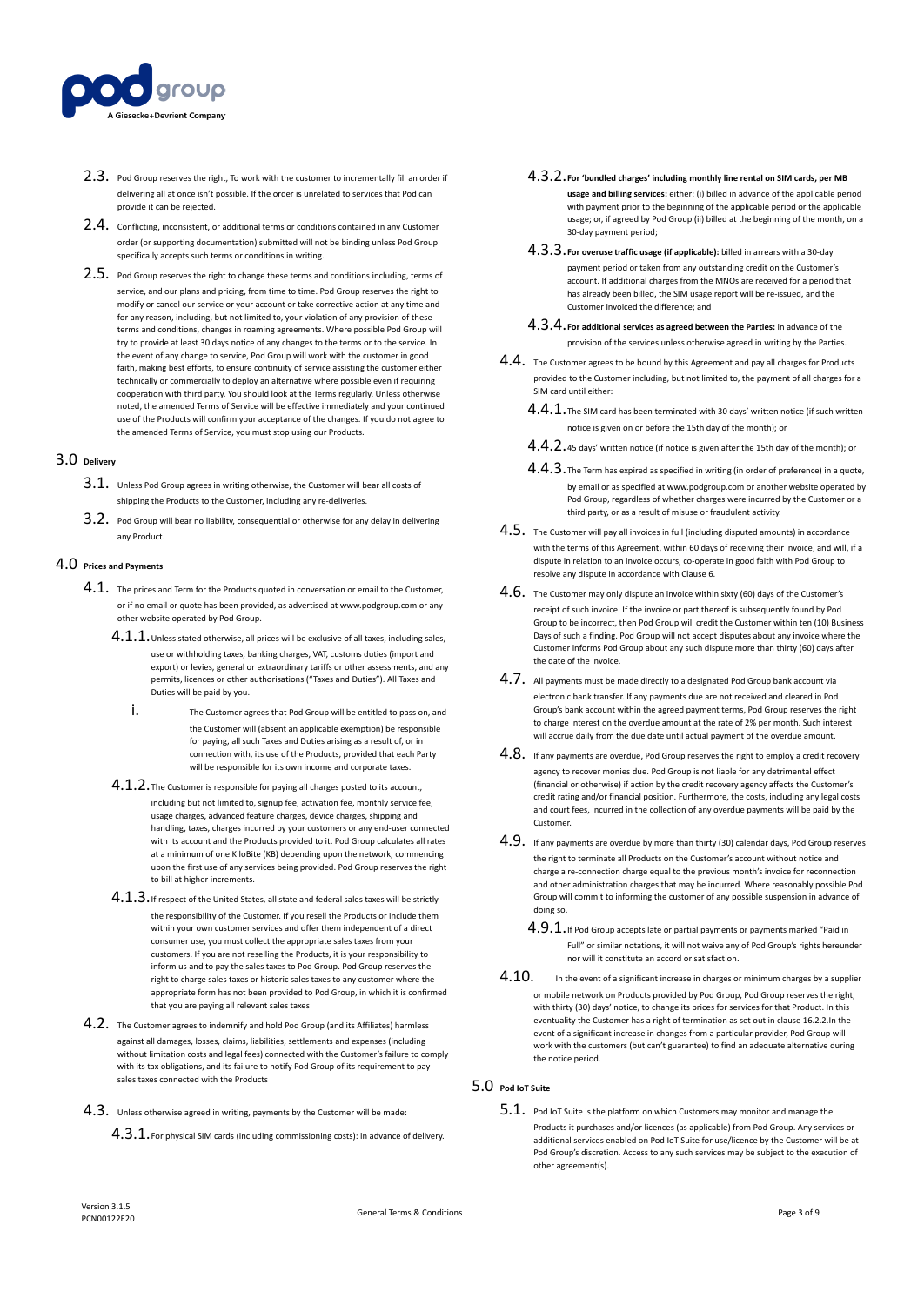

- 5.2. The Customer must provide certain information required by Pod Group to open an Account on Pod IoT Suite ("Registration").
- 5.3. It is the Customers responsibility to ensure that the information requested is complete and correct. The Registration of a legal person may only be carried out by an authorised natural person, who must be mentioned by name.
- 5.4. The Customer warrants that all information submitted during Registration (or as may be subsequently updated) is complete and correct. Pod Group will not be liable to the Customer if you make any error or omission.
- 5.5. Pod Group reserves the right to (i) refuse to open a Customer Account or (ii) to close a Customer Account, if there is a legitimate reason to believe that you will not act or has not acted in accordance with this Agreement. To clarify, this would be in the scenario that the customer was in breach of any of the terms and conditions that permitted termination of the agreement
- 5.6. The Customer may create multiple users under an Account. Each user will be given individual access credentials. The Customer warrants that all its users will abide by this Agreement terms and conditions or any subsequent new version and that all its users will duly act on behalf of the Customer. By creating an Account user, the Customer accepts responsibility for the acts and omissions of any of its user as if they were the Customer's own acts and omissions.
- 5.7. The Customer liable for all activities performed under and in connection with the Customer's Account.
- 5.8. In case of loss, misappropriation, or unauthorized use of the Customer's account, the Customer agrees to immediately notify Pod Group's support services ([sales@podgroup.com\)](mailto:support@podgroup.com) and the Customer will:
	- $5.8.1.$  Change all initial passwords which are assigned to it into passwords known only to the Customer. The Customer is required to carefully store its access credentials and to protect them from unauthorized access.
	- 5.8.2.Correct the information in Customer's Account immediately, if, after the Registration, that information changes.

#### 6.0 **Customer Obligations**

- $6.1.$  The Customer is responsible for ensuring that any hardware equipment, or software application running on that equipment, that uses a Product provided by Pod Group complies with any and all requirements of all networks and will not cause any damage or interruption to any network. The Customer accepts all liabilities for damage or interruption to any network caused as a direct result of the hardware equipment or software application running on that equipment.
	- $6.1.1$  . If the Customer is unsure whether the equipment or software being used may cause any damage to a network, the Customer may request Pod Group to gain approval from the MNO prior to use. Whether approval is sought is at the sole discretion of Pod Group. The cost of any verification service will be payable by the Customer.
- 6.2. The Customer will ensure that neither the content passed over the network nor the details of users or customers or other personal data held by the Customer pursuant to this Agreement will infringe the rights of any third parties or any laws or regulations (including, without limitation, the Data Protection Directive (95/46/EC), the General Data Protection Regulation (2016/679/EC), the Directive on Privacy and Electronic Communications (2002/58/EC), the Electronic Commerce Directive (00/31/EC) and the Distance Selling Directive (97/7/EC)), and any national implementations thereof, in any country where any message is originated, delivered or in respect of which any of service provided by the Product are performed.
- 6.3. The Customer agrees to comply with any reasonable instructions as Pod Group may from time to time notify to the Customer in regard to using the Product. However, even without such instructions, the Customer warrants and represents that it will not breach any applicable laws, standards or codes, including but not limited to "SIM boxing", or infringe a third party's rights, or breach any content requirements or codes stipulated by any relevant authority. Furthermore, the Customer will refrain, and prevent others, from using the Product for any purpose other than that intended by the relevant telecommunications operator, in any way whatsoever, including "annoyance", "spamming" or any other form of harassment, creating, or having third parties create, connections with buy lines (090x numbers) on a large scale or committing criminal offences or use the Product in a way which interferes with other users or harasses or restricts any other user from using or enjoying the hosting MNO network or the internet.
	- $6.3.1.$  The Customer will be liable for any damage, costs or usage (at standard overuse rates or the rates charged by the network to Pod Group – whichever is

the higher), arising as a result of unlawful or fraudulent use of the Product, regardless as to whether the Customer was aware of such use or not. Fraudulent use includes, but is not limited to, using the SIM in a way that was not agreed with Pod Group, including via satellite modem, WAP, voice, SMS, USSD, and use of an APN which was not provided by and agreed with Pod Group. Fraudulent use can only be prevented by cancelling the SIM off the network. Once a SIM is registered on the network (SIMs are registered on the network prior to delivery to Customer) there may be some services that are impossible to block. Therefore, whilst Pod Group will endeavour to ensure that all services are blocked when requested, use of any services apart from those agreed with Pod Group will be deemed to be fraudulent use.

- $6.4.$  The hosting MNO, as a supplier of Pod Group, has an independent right to claim for damages suffered as a result of the Customer's failure to comply with clause 6.3. Therefore, the hosting MNO may claim damages directly from the Customer.
- 6.5. If the Customer requests any functionality that is not provided within Pod Group's standard Products, Pod Group will provide a quote for the work required. Only upon written confirmation by the Customer to proceed will Pod Group undertake and invoice for this work.
- 6.6. The Customer represents, warrants and covenants that it:
	- $6.6.1$ . Is compliant in all respects relevant to this Agreement with all applicable sanction or embargo laws and regulations in effect from time to time, including trade and economic sanctions maintained by the United States Treasury Department's Office of Foreign Assets Control, and any other enabling legislation or government order relating thereto (collectively "Sanction Laws").
	- 6.6.2.Is not listed on or owned or controlled by an entity or person on, the U.S. Department of Treasury list of Specially Designated Nationals or any similar list in place in any jurisdiction where Customer is conducting business.
	- 6.6.3.Is not a Restricted Persons.
	- 6.6.4.Will take all such steps as prudent to ensure that it will not provide Product to Restricted Persons.
	- 6.6.5.Will not use the Product, or allow them to be used, for any purposes prohibited by applicable Sanction Laws, including nuclear, chemical, or biological weapons proliferation, dual-usage applications, or development of missile technology.
- 6.7. For the avoidance of doubt, the Product may not be exported or reexported Cuba, Iran, Iraq, Libya, Sudan, the Taliban-controlled regions of Afghanistan or to any other country to which the United States, UK, EU, and any other jurisdiction in which Pod Group operates, prohibits the export of goods, technology or services or to nationals of those countries, wherever located. Moreover, Products may not be distributed to persons on the Table of Denial Orders, the Entity List, or the List of Specially Designated Nationals maintained by the U.S. government. By accessing or using the Products, including the website, and Pod IoT Suite, that you are certifying that you are not a national of one of the above-listed countries or of any other country to which the United States embargoes goods, services or technology and that you are not a person on the Table of Denial Orders, the Entity List, or the List of Specially Designated Nationals.
- 6.8. Notwithstanding any other provision in this Agreement, Pod Group reserves the right to terminate this Agreement immediately upon written notice to the Customer if Pod Group reasonably determines that the Customer is not in compliance with this Clause 6.0 or that its actions are or may cause Pod Group to be exposed to prosecution or liability for violation of Sanction Laws or any other applicable law.
	- 6.8.1.The Customer agrees to indemnify and hold Pod Group (and its Affiliates) harmless against all damages, losses, claims, liabilities, settlements and expenses (including without limitation costs and legal fees) connected with the Customer's alleged failure to comply with the Sanctions Laws or otherwise use of the Products by the Customer or its customers.
	- 6.8.2.While Pod Group has no obligation to monitor the use of the Products by the Customer or its customers, Pod Group may do so and may prohibit any use of the Products it believes may be (or alleged to be) in violation of the foregoing.
- 6.9. In order to preserve the integrity of the network, Pod Group reserves the right to request that the Customer changes the firmware of its device, discontinue the device or replace the device so that it does not stop and start authentication requests and/or data session requests (including retries) more than on average thirty (30) times per hour over any consecutive twelve-hour period. If requested, the firmware change needs to be completed within five (5) working days otherwise Pod Group has the right to immediately and without notice cease the use of that SIM card and Pod Group will not be responsible for any consequential or other costs as a result of the SIM's cessation.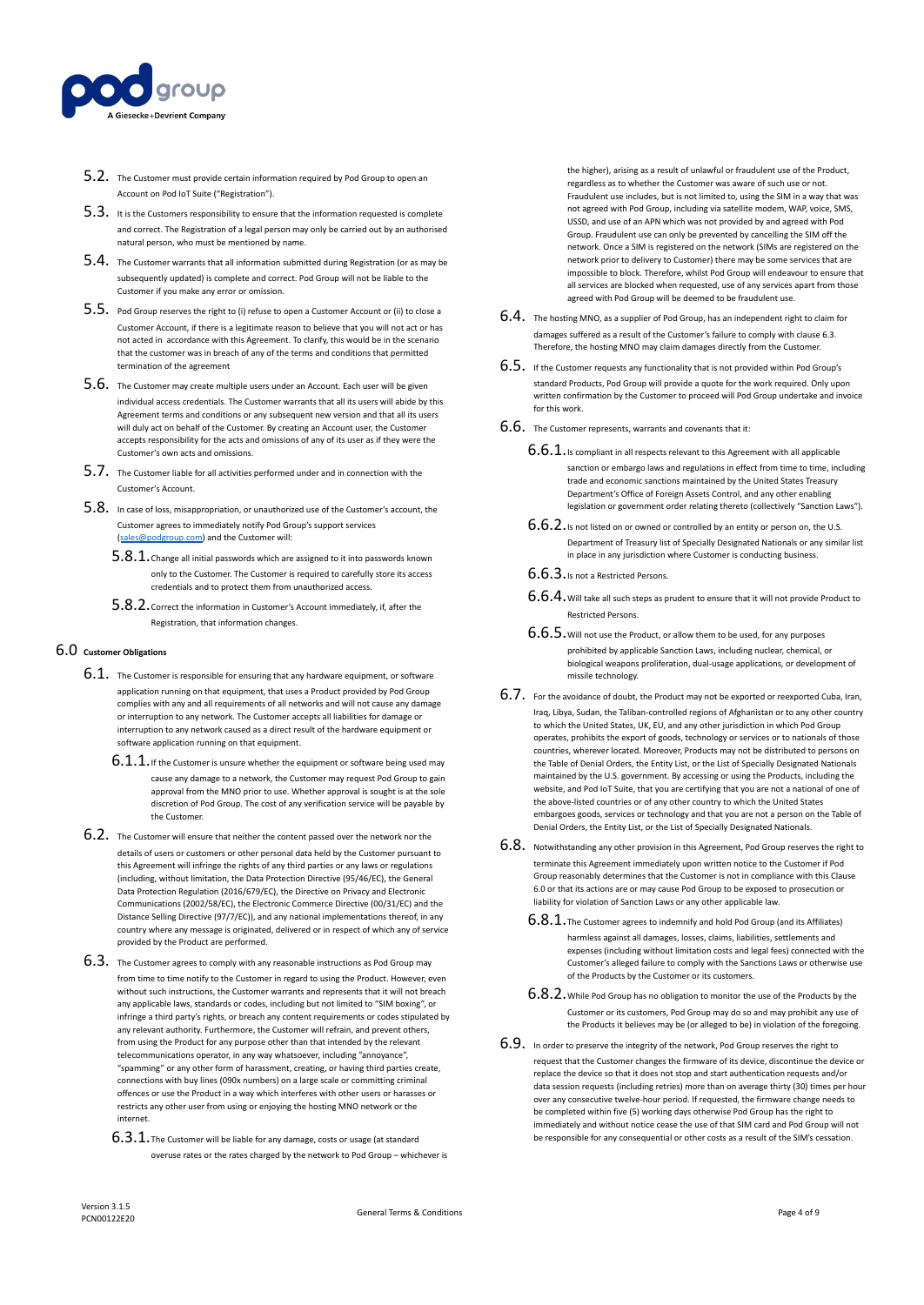

#### 7.0 **Compliance with requests with Government Agencies**

 $7.1.$  The Customer understands that should a request come from governmental or law enforcement agencies, with the authority to require Pod Group (or its Affiliates) to report information related to your services or should law enforcement request this information or access pursuant to CALEA or the Patriot Act (collectively "Agency"), Pod Group will be obligated to cooperate and disclose this information in accord with the laws of the applicable jurisdiction. The Customer consents to Pod Group providing any such information to the Agency.

#### 8.0 **Inappropriate use and/or conduct as cause for termination or breach of agreements**

- 8.1. You agree to use the Products for lawful purposes only. You will use best commercial efforts to prevent third parties from using the Products in any way that is unlawful, harmful, threatening, libellous, deceptive, fraudulent, abusive, harassing, defamatory, vulgar, obscene, sexually explicit, profane, hateful, discriminatory, or other objectionable material of any kind, including, without limitation, material that encourages unlawful conduct.
	- $8.1.1$ . If Pod Group , has good reason to believe that customer has purposely engaged in, intentionally permitted, or negligently allowed third parties to engage in any of the foregoing conduct, Pod Group reserves the right to (i) immediately suspend or terminate any service it provides to you; and/or (ii) forward the offensive materials, your communications with Pod Group, and your identity and other personal information to the proper authorities for investigation and prosecution.
	- 8.1.2. The Customer consents to the forwarding of any such communications and information to these authorities or law enforcement. In the event of such termination, you will be responsible for the full month's charges to the end of the current term, including, without limitation, unbilled charges, plus a termination fee, if applicable, all of which will become immediately due and payable upon termination of your Service.
- 8.2. The Customer, and if applicable its resellers, sub-customers and their sub-clients, and end-users, will be solely liable for any and all liability that may arise out of the content transmitted to any person, whether authorized or unauthorized, using your service or device.
	- $8.2.1.$  You will ensure that the use of the Products and content comply at all times with all applicable laws, regulations and written and electronic instructions for use. Pod Group reserves the right to terminate or suspend the services which it provides to you and remove your content from its Products, if we determine, in our sole and absolute discretion, that such use or content does not conform to the requirements set forth in this Agreement or interferes with our ability to provide the Products to you or others. Our action, or inaction, under this section will not constitute any review or approval of your use or content

#### 9.0 **Description**

9.1. Pod Group's marketing materials are for the sole purpose of giving an approximate idea of the matters described in them and will not form part of this Agreement.

#### 10.0 **Confidentiality**

10.1. Neither Party will without the prior written consent of the other Party (during and after termination of this Agreement) use (other than in the performance of this Agreement) or divulge or otherwise disclose to any other person other than to their professional advisers, directors, officers or employees (collectively "Representatives") of whose province it is to know the same any Confidential Information received at any time by it in consequence of this Agreement (provided that those Representatives, only have a need to know about it and before doing so, the receiving Party must ensure that its Representatives are required to protect the Confidential Information), save that any obligations contained in this clause shall not apply in respect of any Confidential Information which is in or comes into the public domain other than as a result of any breach by the receiving Party of any duty of confidentiality or in respect of any disclosure required by law or any legal or regulatory authority.

#### 10.2. Each Party agrees to:

- $10.2.1.$  To take all reasonable steps to protect the Confidential Information. These steps must be at least as protective as those it takes to protect its own Confidential Information and no less than a reasonable standard of care.
- 10.2.2. To notify the other Party promptly upon discovery of any unauthorized use or disclosure of Confidential Information.

#### 11.0 **Intellectual Property**

- $11.1.$  The Customer acknowledges that all Intellectual Property Rights arising in or in relation to the Products, including any services delivered under this Agreement will at all times belong to Pod Group (or, as applicable, its licensors), and the Customer will have no rights in or to the same other than the limited rights set out in this Agreement.
- $11.2.$  Pod Group will own and retain all right, title and interest in and to (a) the Products, all improvements, enhancements or modifications thereto, (b) any software, applications, derivative works, inventions or other technology developed in connection with the Products or support, and (c) all Intellectual Property Rights related to any of the foregoing.
- $11.3.$  The Customer will not, directly or indirectly, and will not permit or encourage others to: reverse engineer, decompile, disassemble or otherwise attempt to discover the source code, object code or underlying structure, ideas, know-how or algorithms, or otherwise relevant to the Products, documentation or data related to the Products; modify, translate, or create derivative works based on the Products; or remove any proprietary notices or labels.
- 11.4. The Customer agrees to indemnify and hold Pod Group harmless against all damages, losses, claims, liabilities, settlements and expenses (including without limitation costs and legal fees) connected with the Customer's alleged failure to comply with this section or otherwise use of the Products by the Customer or its customers.
- 11.5. While Pod Group has no obligation to monitor the use of the Products by the Customer or its customers, it may do so and may prohibit any use of the Products it believes may be (or alleged to be) in violation of the foregoing.
- 11.6. Pod Group will have the right to collect and analyse data and other information relating to the provision, use and performance of various aspects of the Products (including software), systems and technologies (including, without limitation, information concerning Customer data and data derived therefrom), and Pod Group will be free (during and after the term hereof) to (i) use such information and data to improve and enhance its Products and for other development, diagnostic and corrective purposes in connection with the Products and other Pod Group offerings, and (ii) disclose such data solely in aggregate or other de-identified form in connection with its business. The Customer will procure all necessary rights from its customers to give full force and effect to this Clause. No rights or licenses are granted except as expressly set forth herein. Note, that this clause only applies to data stored in Pod IoT suite relating to the connectivity and subscription management. Pod Group does not sit in the data path and will collect no patient data relating to the customers application.

#### 12.0 **Copyright and Trademark Notice**

- 12.1. All corporate names, service marks, logos, trade names, trademarks, websites and domain names of Pod Group and its Affiliates (collectively "Marks") are and will remain the exclusive property of Pod Group and its Affiliates and nothing in this Agreement will grant the Customer or any third party the license to use such Marks. Any reproduction or redistribution of the Products not in accordance with the terms set forth herein is expressly prohibited by law and may result in severe civil and criminal penalties.
- 12.2. You expressly agree by your use of Pod Group's website (or any connected content) that you will not otherwise broadcast, download, modify, make available to the public, post, reproduce, sell, store, or transmit content from the website without the prior written approval of Pod Group.

#### 13.0 **Warranty**

- 13.1. POD GROUP DOES NOT MAKE ANY WARRANTIES OF ANY KIND, FITHER EXPRESS OR IMPLIED, INCLUDING WITHOUT LIMITATION WARRANTIES OF TITLE OR NONINFRINGEMENT, OR ANY IMPLIED WARRANTIES OR MERCHANTABILITY OR FITNESS FOR A PARTICULAR PURPOSE WITH REGARD TO THE SERVICES OR DEVICE, ANY TRANSACTION PERFORMED THROUGH THE PRODUCTS OR ON THE INTERNET GENERALLY, OR AS TO THE QUALITY OF THE CALL OR CONNECTION.
- 13.2. POD GROUP WILL NOT BE LIABLE FOR ANY COST OR DAMAGE ARISING FITHER DIRECTLY OR INDIRECTLY FROM ANY SUCH TRANSACTION, USE OF THE PRODUCTS, SERVICE AND/OR DEVICE.
- 13.3. POD GROUP DOES NOT WARRANT THAT THE PRODUCTS, SERVICE AND/OR DEVICE WILL BE UNINTERRUPTED OR ERROR-FREE (INCLUDING BUT NOT LIMITED TO THE FAULT FREE WORKING OF NETWORKS), OR WILL OPERATE WITHOUT FAILURE, PACKET LOSS, DEGRADATION OR INTERRUPTION NOR DOES POD GROUP WARRANT ANY CONNECTION TO OR ANY TRANSMISSION OVER THE INTERNET OR THAT ANY DEFECTS IN THE PRODUCTS, SERVICES OR MATERIALS WILL BE CORRECTED.
- 13.4. Pod Group is not liable for any service or proof of service of the Customer, which is carried over Pod Group's or any other network.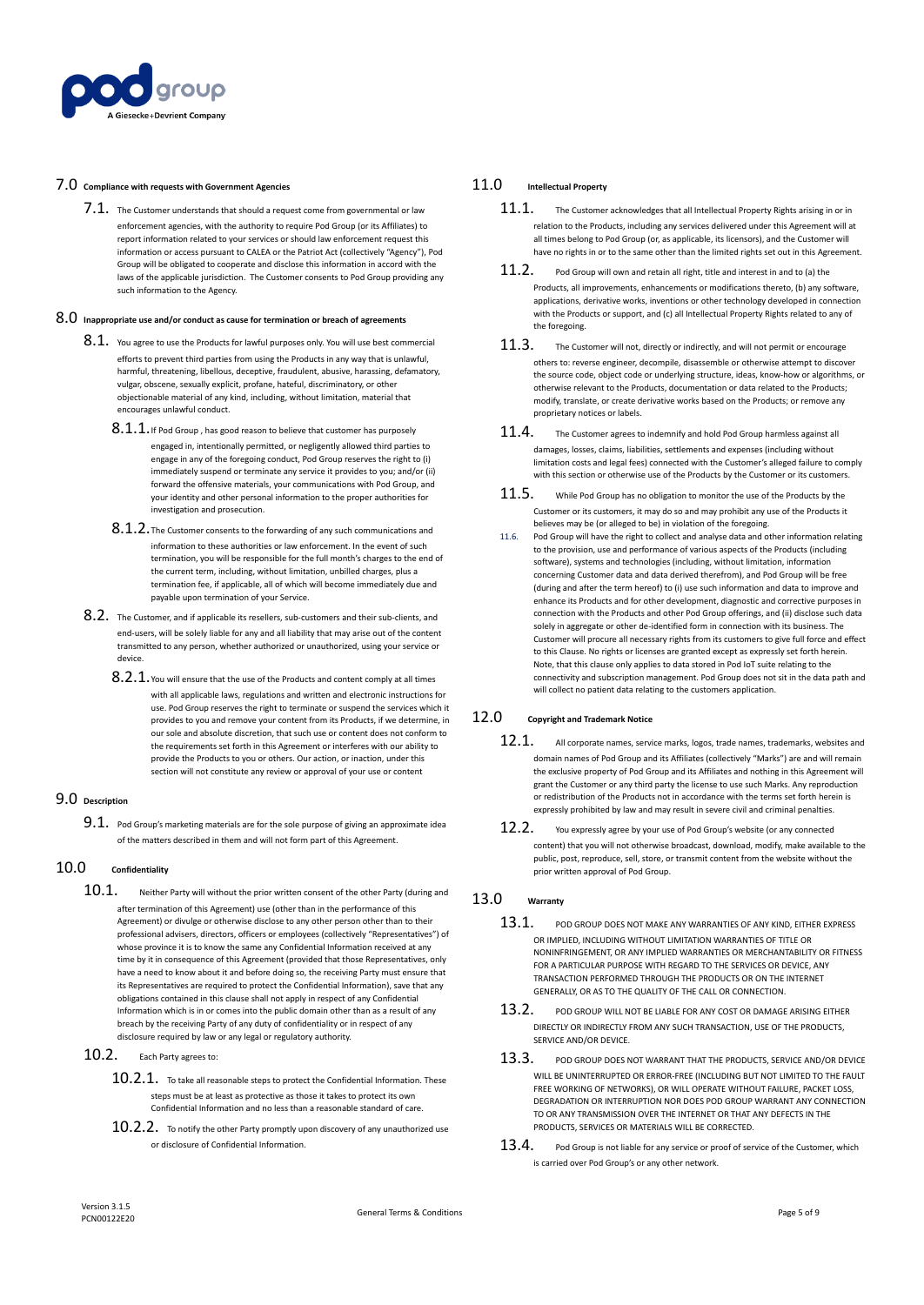

- 13.5. NEITHER POD GROUP NOR ITS OFFICERS, DIRECTORS, EMPLOYEES, AFFILIATES OR AGENTS, OR ANY OTHER SERVICE PROVIDER OR VENDOR WHO FURNISHES SERVICES, DEVICES, OR PRODUCTS TO THE CUSTOMER IN CONNECTION WITH THE PRODUCTS ("PROVIDERS"), WILL BE LIABLE FOR UNAUTHORIZED ACCESS TO OUR OR YOUR TRANSMISSION FACILITIES OR PREMISES EQUIPMENT OR FOR UNAUTHORIZED ACCESS TO, OR ALTERATION, THEFT OR DESTRUCTION OF, CUSTOMER'S DATA FILES, PROGRAMS, PROCEDURES OR INFORMATION THROUGH ACCIDENT, FRAUDULENT MEANS OR DEVICES OR ANY OTHER METHOD, REGARDLESS OF WHETHER SUCH DAMAGE OCCURS AS A RESULT OF POD GROUP'S OR ITS PRODUCT OR PROVIDER'S OR VENDORS' NEGLIGENCE. STATEMENTS AND DESCRIPTIONS CONCERNING THE SERVICE OR DEVICE, IF ANY, BY POD GROUP OR OUR AGENTS OR INSTALLERS ARE INFORMATIONAL AND ARE NOT GIVEN AS A WARRANTY OF ANY KIND.
- $13.6.$  Pod Group will not be liable for any losses caused by an operator ceasing or terminating any services. Under no circumstances will Pod Group be liable for any direct, indirect or consequential damages, including but not limited to damages that result from the Customer or any user's use of or inability to access any part of the Product or the Product's functionality, or the Customer or any user's reliance on or use of information and services provided on or through the Product or damages that result from mistakes, omissions, interruptions, loss, theft, or deletion of files, packet data or other information, errors, viruses, defects, delays in operation or transmission, or any failure of performance.
- 13.7. Except if expressly stated elsewhere in the Agreement, Pod Group makes no express or implied warranty or representation concerning the Products, or their accuracy or completeness and therefore excludes all conditions, warranties and representations (express or implied), statutory or otherwise in respect of the Products.

#### 14.0 **Indemnification**

- 14.1. Pod Group will hold the Customer harmless from liability to third parties resulting from infringement by any copyright or misappropriation of any trade secret, provided that Pod Group is promptly notified of any and all threats, claims and proceedings related thereto and given reasonable assistance and the opportunity to assume sole control over defence and settlement. Pod Group will not be responsible for any settlement it does not approve in writing.
- 14.2. These obligations do not apply with respect to goods, or portions or components of the Products (i) not supplied by Pod Group, (ii) not developed by Pod Group, (iii) modified or made in whole or in part in accordance with the Customer's instructions or specifications, (iv) that are modified after delivery, (v) combined with other products, processes or materials where the alleged infringement relates to such combination, (vi) where the Customer (or its customers) continues allegedly infringing activity after being notified thereof or after being informed of modifications that would have avoided the alleged infringement, or (vii) where the Customer's use of the Products is not strictly in accordance with this Agreement.
- 14.3. If, due to a claim of infringement, the Products are held by a court of competent jurisdiction to be or are believed by Pod Group to be infringing, Pod Group may, at its option and expense (a) replace or modify the Products to be non-infringing provided that such modification or replacement contains substantially similar features and functionality, (b) obtain for the Customer a licence to continue using the Products, or (c) if neither of the foregoing is commercially practicable, terminate this Agreement (or if applicable purchase order) and provide the Customer a refund of any prepaid, unused fees for the affected Products.
- 14.4. The Customer will indemnify and hold Pod Group (and its Affiliates and providers) harmless against all actions, claims, losses, damages, costs and expenses (including reasonable attorneys' fees) related to the Customer's breach of this Agreement, including any negligent, grossly negligent, wilful or unlawful actions or omissions by the Customer, or any claim or proceeding raised from its customers against Pod Group (or any of its Affiliates).

#### 15.0 **Limitations of Liability**

- $15.1.$  Unless expressly stated in this Agreement all warranties, conditions and other terms implied by statute, applicable law or otherwise are, to the fullest extent permitted by law, excluded from it.
- $15.2.$  Nothing will limit or exclude the liability of either Party:
	- $15.2.1.$  For death or personal injury caused by that Party's negligence; or
	- 15.2.2. For fraud or fraudulent misrepresentation by that Party.
- 15.3. Neither Party will be liable, whether in tort (including for negligence or breach of statutory duty), contract, misrepresentation (whether innocent or negligent) or otherwise for loss of profits; loss of business; depletion of goodwill or similar losses;

loss of anticipated savings; loss of goods; loss of use; loss or corruption of data or information; or any special, indirect, performance related, consequential or pure economic loss, costs, damages, charges or expenses.

15.4. In no event will Pod Group be liable to the Customer or any third-party, (a) for any error or interruption or loss of use, loss or inaccuracy or corruption of data, delays in operation or transmission, any failure or degradation or performance, or cost of substitute goods, services or technology, interruption or loss of business, or (b) in connection with the Customers (or any permitted party's) access or use or inability to access or use the alerts application, the Products, or any third party content and services, or (c) for any direct, indirect, special, incidental, or consequential damages of any kind (including lost profits) regardless of the firm of action, whether in contract, tort, (including negligence), strict product liability or otherwise, or (c) together with amounts associated with all other claims exceed the fees paid by the Customer to Pod Group for the Products under this Agreement in the past twelve months (or GBP £10,000, whichever is the lesser amount) prior to the act that gave rise to the liability), in each case, whether or not Pod Group has been advised of the possibility of such damages.

#### 16.0 **Service Suspension and Termination**

- 16.1. Pod Group may at any time suspend any of its service:
	- $16.1.1.$  If it is obliged to comply with an order, instruction or request of government, or emergency services organisation, or other competent administrative authority.
	- $16.1.2$ . It needs to carry out work related to exceptional upgrading or maintenance of its facilities where those facilities must cease operation.
	- 16.1.3. To prevent damage or degradation of Pod Group's contracting party's network integrity which may be caused by whichever reason.
	- $16.1.4.$  For behaviour that in Pod Group's reasonable discretion may be deemed to be illegal.
	- 16.1.5. To protect Pod Group, at its sole discretion, from legal liability which relates to a breach of obligation and/or warranties by the Customer.
	- $16.1.6.$  In case of notifications or signs of fraud or abuse of service.
	- 16.1.7. The services of one or more of the MNOs upon which the provision of the Product hereunder is dependent suspends its provision of those services to Pod Group under the terms of its or their relevant agreement(s) with Pod Group.
	- 16.1.8. If payments have not been made in accordance with this Agreement.
- $16.2.$  This Agreement may be terminated prior to expiration of the Term by notice in writing as follows:
	- 16.2.1. By either Party if the other Party has failed to perform any material obligation under this Agreement and such failure is not corrected with thirty (30) days from receipt of written notice from the other Party advising of such failure.
	- 16.2.2. By the Customer after a period of thirty (30) days in the event of a significant change in price, as set out in clause 4.11.
	- 16.2.3. By Pod Group by immediate notice:
		- i. In the or more of the MNOs upon which the provision of services hereunder is dependent terminates its provision of those services to Pod Group under the terms of its or their relevant agreement(s) with Pod Group.
		- ii. If the Customer is in Material Breach of its obligations under clauses 6.1, 6.2, 6.3, 6.5, 6.7, 6.9 above.
	- 16.2.4. By either Party if the other Party (being a company) enters into liquidation (other than for the purposes of a bona fide reconstruction or amalgamation), enters into a voluntary arrangement with its creditors, has a receiver, administrative receiver or administrator of all or any of its undertakings or assets appointed, or is deemed by the relevant statutory provisions under the applicable law to be unable to pay its debts or (if an individual) presents or has presented against him a bankruptcy petition or (if a non UK national or corporation) shall suffer anything analogous to these matters to occur to him or it.
- $16.3.$  If the Agreement is terminated (or expires):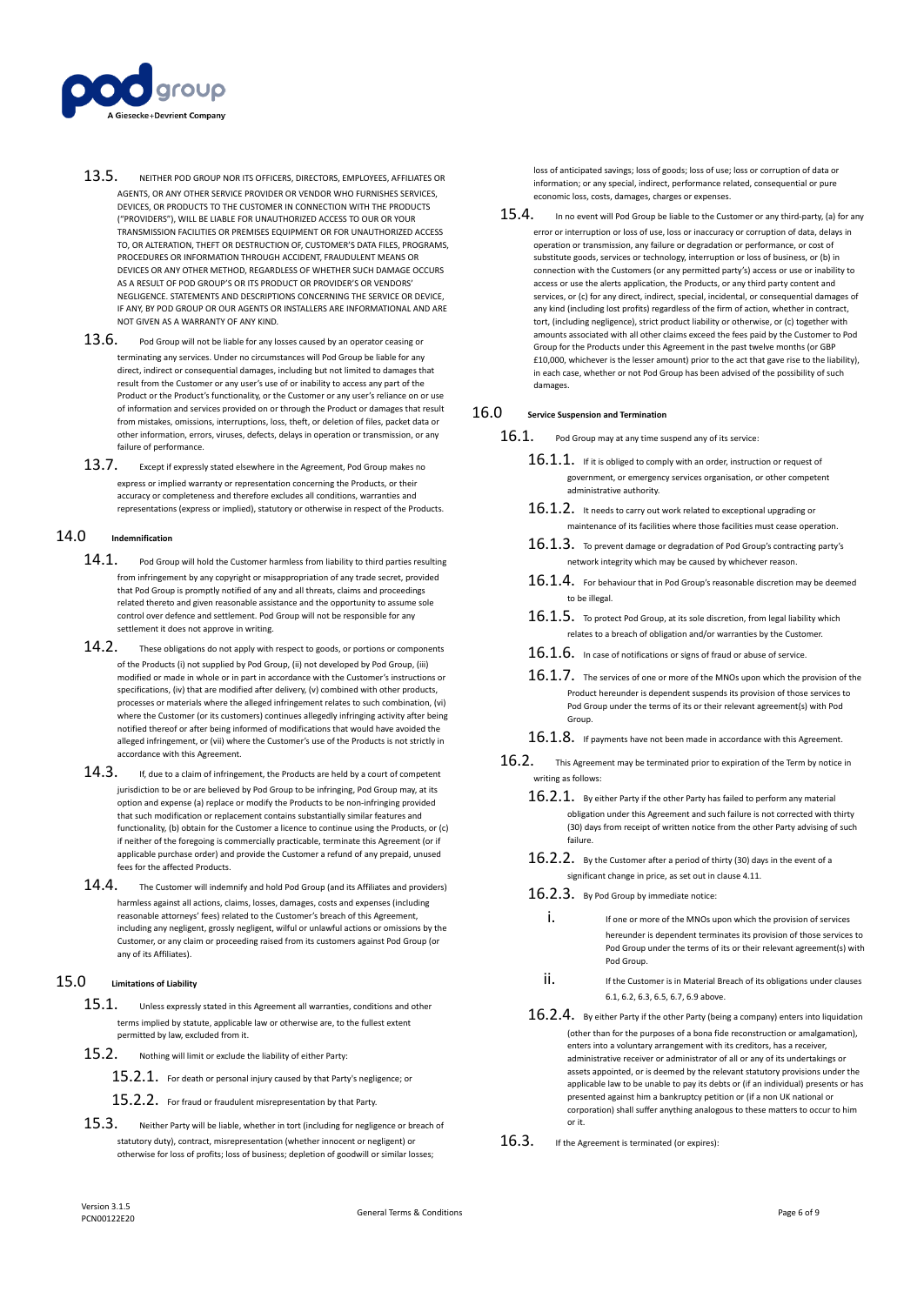

- $16.3.1.$  All sections of this Agreement which by their nature should survive termination will do so, including accrued rights to confidentiality obligations, non-infringement of Intellectual Property Rights, warrants, indemnification, and limitations of liability. Any such accrued rights, or the continuation of any provision stated to survive after termination or implicitly surviving termination will not be affected or prejudiced.
- 16.3.2. The Customer will pay in full for the Products up to and including the last day on which they are provided. All outstanding balances will be due immediately.
- 16.3.3. Neither Party will take any action that would cause confusion regarding the nature of their business relationship.
- 16.3.4. All rights and licence granted to the Customer under this Agreement will end.

#### 17.0 **Anti-Bribery and Corruption**

- 17.1. The Parties will
	- $17.1.1.$  Comply with all applicable laws, statutes, regulations and codes relating to ant-bribery and anti-corruption including the UK Bribery Act 2010 ("Bribery Act") and the US Foreign Corrupt Practices Act of 1977.
	- $17.1.2.$  Not engage in any activity that would constitute an offence under sections 1, 2 or 6 of the Bribery Act if such activity, practice, or conduct had been carried out in the UK; and
- 17.2. The Customer warrants that it, its directors, its officers, and its key employees connected with this Agreement have in the last six years:
	- $17.2.1.$  Not been convicted of any offence involving bribery, corruption or money laundering; o
	- 17.2.2. Not been or are connected with any investigation or proceedings by any government or regulatory body relating to an offence or alleged offence involving bribery, corruption or money laundering.
- 17.3. The Customer warrants that no Public Official will receive a benefit connected with this Agreement which would breach these terms, or which would subject Pod Group (or its Affiliates) to a fine or criminal liability.
- 17.4. Pod Group may terminate this Agreement, with immediate effect if:
	- 17.4.1. The Customer fails to comply with these obligations or fails to satisfy Pod Group that it has complied with them; or becomes designated as a Restricted Persons. Both will be considered a Material Breach.

#### 18.0 **Disclosures**

- 18.1. The Customer agrees to:
	- $18.1.1.$  The disclosure to any telecommunications company, debt collection agency, credit reference agency, credit or fraud monitoring scheme, security agency or credit provider of any information relating to the Customer's performance in meeting its obligations under this Agreement.
	- $18.1.2.$  Any disclosure as may be required by Pod Group's obligations under any applicable regulatory requirement, including Data Protection Laws.
	- $18.1.3.$  Any disclosure required as the result of an order of any court of competent jurisdiction or by statutory authority.

#### 19.0 **Emergency Calls**

- 19.1. The Customer expressly acknowledges that the Products, whether for mobile or fixed devices, are not intended, designed or fit for placing, carrying or supporting any call to any emergency service or any call for the purpose of obtaining assistance, help or aid in the event of an emergency.
- 19.2. Neither Pod Group, nor any of its Affiliates, agent, partners or employees are or will be liable to the Customer or any third party in any respect for any costs or damages arising either directly or indirectly from the use of the Products for emergency calls, including calls to emergency service and calls for the purpose of obtaining assistance, help of aid in the event of any emergency.

#### 20.0 **High Risk Use**

- 20.1. The Customer acknowledges that the Products are not designed, manufactured, or intended for use in hazardous environments requiring fail-safe performance where the failure of the Products could lead directly to death, personal injury, or significant physical or environmental damage ("High Risk Activities"). The Customer acknowledges that the **use of the Products in High Risk Activities is not authorised**.
- 20.2. The Customer therefore agrees that the use of the Products for any High Risk Activities, without the prior express written consent of a Podsystem Limited Director, will be at the Customer's risk. The Customer further agrees to defend and hold Pod Group (and its Affiliates) harmless from any claim for loss, costs, damage, expense or other liabilities which may arise out of or in connection with the use by the Customer or its customers of the Products for, or in connection with, High Risk Activities.

#### 21.0 **Force Majeure**

- 21.1. A Party will not be in breach of this Agreement or liable for any delay in performing, or failing to perform, any of its obligations if the delay results from circumstances beyond its control. This will include:
	- 21.1.1. Any act of God, war, riot, civil commotion, malicious damage, fire, flood, storm, compliance with any law or formal judicial or administrative order, or accident.
	- 21.1.2. Breakdown of its machinery, failure of its suppliers to perform or sub-contractors strikes, failure of a utility service or transport or telecommunications network.
	- 21.1.3. The delay of any trial or test caused by adverse weather or unsafe conditions.
	- 21.1.4. The acts or omissions of the other Party or any MNO.
- 21.2. If a delay occurs, the affected Party will provide full details to the other Party and will take reasonable steps to mitigate the delay. The performance of this Agreement will be suspended for the duration of the delay.
- 21.3. If this occurs the other Party will give the affected Party a reasonable extension of time to perform its obligations. If this delay continues for thirty (30) days, the other Party may choose to terminate this Agreement by giving the affected Party thirty (30) days written notice.

#### 22.0 **Our Relationship**

22.1. This Agreement does not constitute either of us the agent of the other, or create a partnership, joint venturer or similar relationship between us. Neither of us will have the power to oblige or bind the other or to create a liability against the other in any manner or for any purpose, except as expressly provided for in this Agreement.

#### 23.0 **Variation**

23.1. Except in relation to Pod Groups rights under Clause 2.5, no changes to this Agreement will be valid unless the changes are in writing and signed by the Authorised Representatives of each Party.

#### 24.0 **Waiver**

- 24.1. No failure or delay by a Party to use any right or remedy provided under this Agreement or by law will constitute a waiver of that right or remedy, nor will it prevent or restrict the further use of that right or remedy or any other right or remedy.
- 24.2. No use or partial use of such right or remedy will prevent or restrict the further use of that or any other right or remedy.

#### 25.0 **Enforceability**

25.1. If any provision of this Agreement is unenforceable, the Parties (or, if we cannot agree, a court) will revise it so that it can be enforced. Even if no revision is possible, the rest of this Agreement will remain in place.

#### 26.0 **Notices**

26.1. Except if stated otherwise, notices will be given in writing, in the English language, and will be delivered by courier delivery service or email (in the form of a pdf) at its principal place of business or email address. In the case of Pod Group all notices will be directed to the address or email below.

For the attention of: Legal Team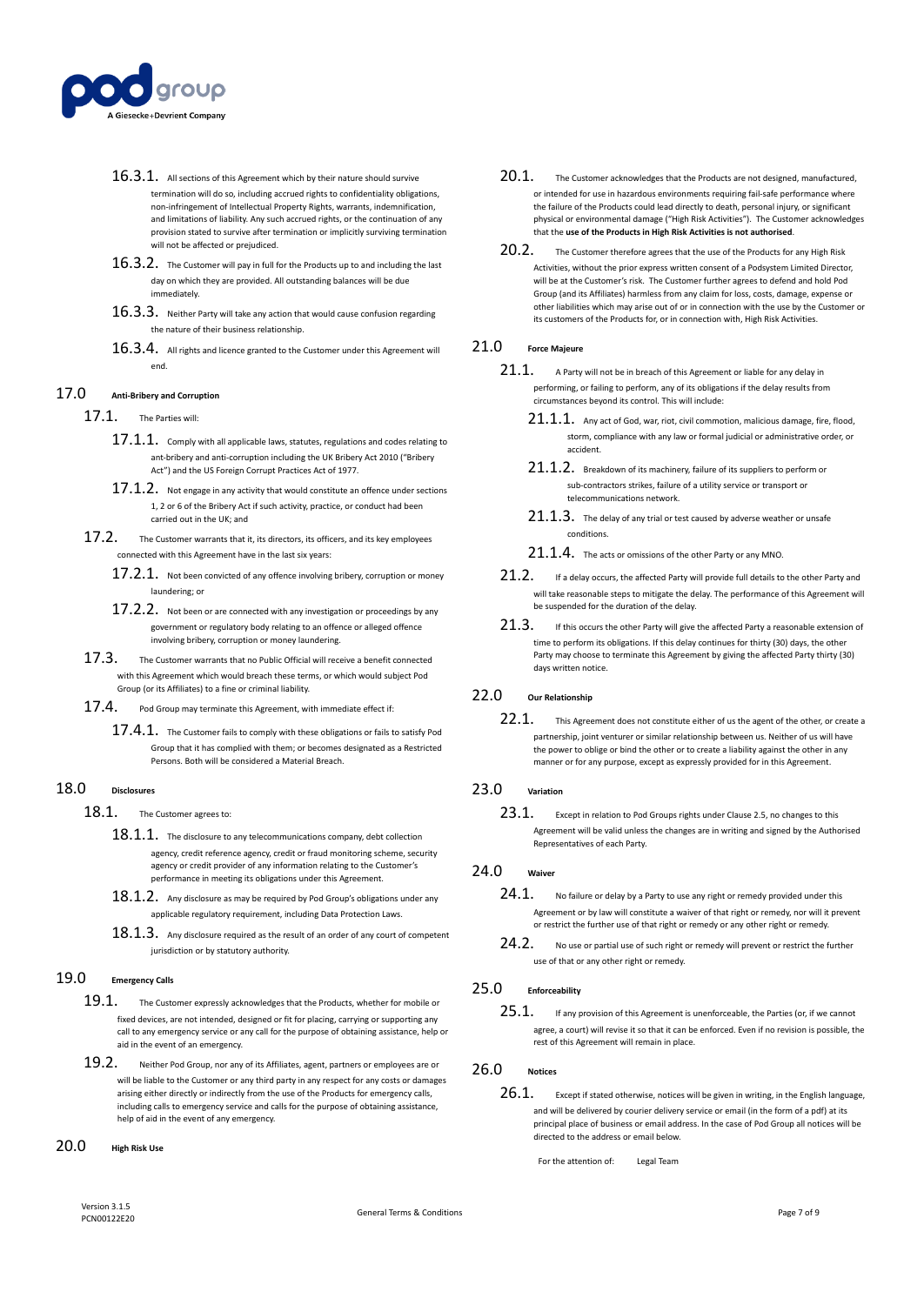

Address: Pod Group, Whiteleaf Business Centre, 11 Little Balmer, Buckingham Industrial Estate, Buckingham, Bucks, MK18 1TF Email: [legal@podgroup.com](mailto:legal@podgroup.com)

#### 26.2. Notices will be received:

- 26.2.1. If sent by courier delivery service, at the time the notice is recorded by the delivery service as being left at the stated address above; or
- 26.2.2. If sent by email, upon receipt, provided that notice is also given by courier delivery service.

#### 27.0 **Assignment**

27.1. Pod Group may, at any time, assign, transfer, or novate any of its rights or obligations to any person, firm or company, without the consent of the Customer.

27.2. The Customer will not assign or transfer its any of its rights or obligations to any third party (including but not limited to an Affiliate) under this Agreement, without Pod Group's prior written consent. Any assignment or transfer without Pod Group's written consent will be void and have no legal effect.

#### 28.0 **Severance**

- 28.1. If any part of this Agreement is or becomes invalid, illegal or unenforceable, it will be deemed modified to the minimum extent required to make it valid, legal and enforceable.
- 28.2. If it cannot be modified the relevant part will be deemed deleted. Any modification to the Agreement permitted under this Clause will not affect the validity or enforceability of the rest of this Agreement.
- 28.3. If a Party gives notice to the other Party that part of this Agreement may be invalid, illegal or unenforceable, the Parties will negotiate in good faith to amend it so that it is legal, valid and enforceable, and to the greatest extent possible, achieves the intended commercial result of the original part of the Agreement.

#### 29.0 **Miscellaneous**

- 29.1. Only we have the right to enforce any part of this Agreement
- 29.2. The rights and remedies of this Agreement are in addition to those provided by law.
- 29.3. This Agreement forms the entire agreement between us, and it supersedes all previous agreements, previous versions of this Agreement and understandings connected with its subject matter, and, except in the case of fraud or fraudulent misrepresentation, neither Party will be entitled to rely on any agreement, understanding, representation or arrangement which is not expressly set out within this Agreement.
- 29.4. Neither of us has relied on any representation or promise except as expressly written in this Agreement.
- 29.5. No evidence of alleged prior dealings, usages of trade or course of dealing or performance will be accepted to:
	- 29.5.1. Apply any unwritten term to this Agreement; or
	- 29.5.2. Modify, add or contradict the terms and conditions in this Agreement; or
	- 29.5.3. Insert any obligation different to the terms and conditions written in this Agreement.
- 29.6. The Customer will maintain, at its own expense, insurance policies which are appropriate for its level of obligation and liability in relation to this Agreement, including insurances to cover any liability in connection with your obligations.
- 29.7. Any operating expenses or costs incurred by the Customer in its contemplation or performance of this Agreement, including any banking charges, wire transfer fees and other costs associated with making payment, and taxes (not Pod Group's income taxes) will be borne by the Customer.
- 29.8. Pod Group gives no guarantee on the quality, accuracy or validity of the services or products provided by third parties.
- 29.9. Pod Group does not accept any liability for any action, choice or purchase made by the Customer, which is based on any recommendation or advice provided by Pod Group.

29.10. Pod Group's (and its Affiliates) default position is that its staff should always be treated courteously and with respect for the work they are doing. If a Customer directs abusive behaviour, directly or indirectly, to any Pod Group staff (or the staff of its Affiliates) in any form (which includes offensive behaviour, derogatory remarks and disruptive acts amounting to verbal and emotional abuse, sexually inappropriate comments and behaviour, racist and discriminatory abuse, threats of physical violence, aggressive and violent behaviour), Pod Group will reserve the right to immediately suspend all or part of the Product(s) it provides to that Customer until further notice without incurring any liability, subject to the terms stated in Clause 15.0.

#### 30.0 **Dispute Resolution**

- 30.1. Disputes will be settled by friendly negotiations. If we do not resolve the dispute in thirty days, the case will be submitted to:
	- 30.1.1. If you reside in North America (inclusive of United States, Canada, United States territories): the American Arbitration Association ("AAA") for arbitration which will be conducted in California, in accordance with the AAA's arbitration rules.
	- 30.1.2. If you reside in Asia: the Hong Kong International Arbitration Centre ("HKIAC") for arbitration which will be conducted in Hong King, in accordance with the HKIAC's arbitration rules.
	- 30.1.3. If you reside outside of North America and Asia: the London Court of International Arbitration ("LCIA") for arbitration, which will be conducted in London, UK in accordance with the LCIA's arbitration rules.
- 30.2. In any case the language of arbitration will be English.

#### 31.0 **Governing Law**

This Agreement and any disputes or claims connected with it (including non-contractual disputes or claims) will be governed by and construed in accordance with the laws of the jurisdiction stated at the beginning of the Agreement, without regard to conflicts of laws principles that would require the application of any other law. For the avoidance of doubt, United Nations Convention on the International Sale of Goods (UNCISG) will not apply to the Agreement.